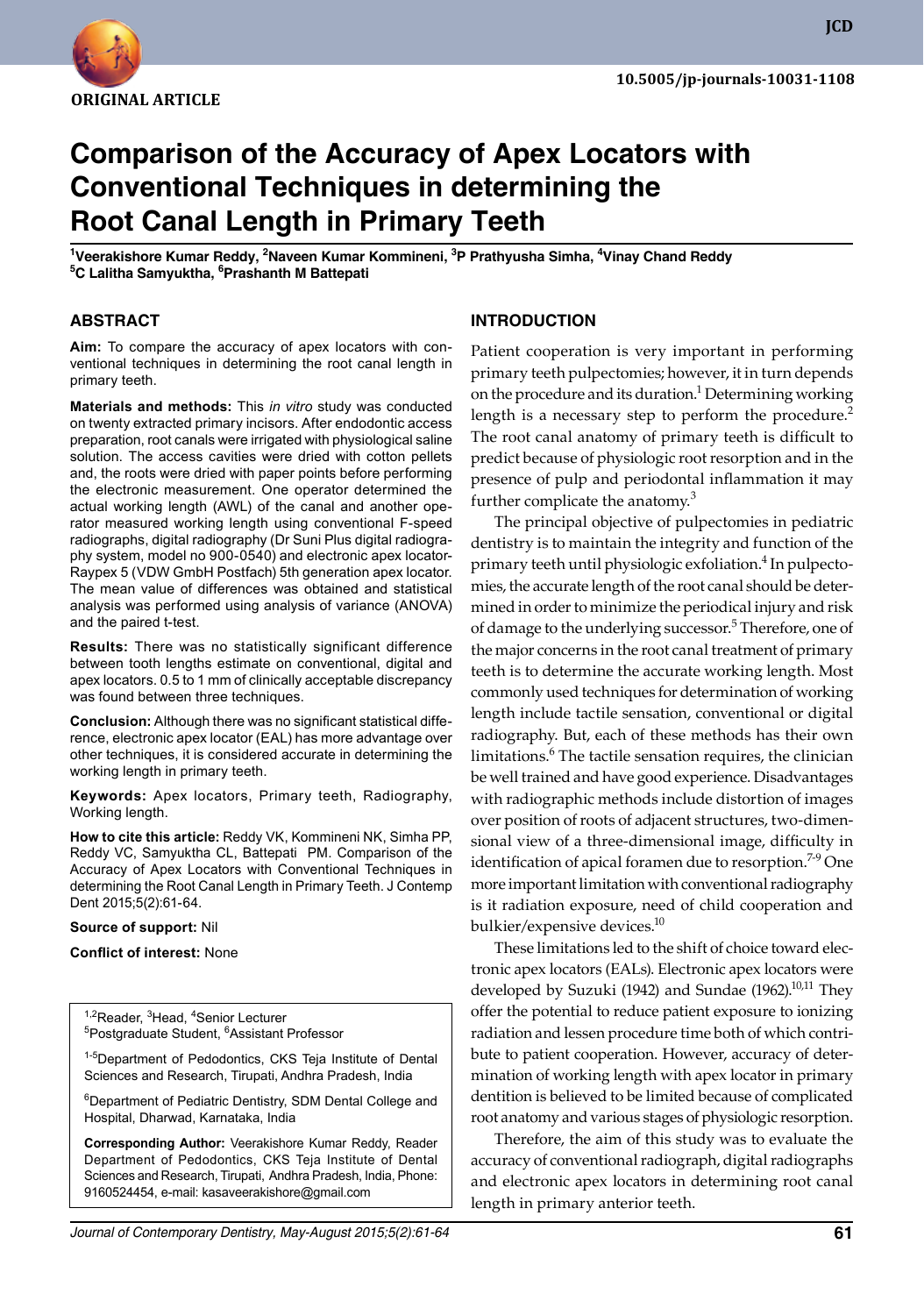## **Materials and methods**

A total of 20 primary single-rooted teeth extracted for periodontal reasons were obtained (Fig. 1). The teeth were kept in 37% aqueous formaldehyde solution with 10% methanol at room temperature until use. Initial preoperative radiograph of each tooth was taken. Access cavities were prepared using ISO no. 001 round bur in a high speed hand price. Any remnants of pulp tissue were removed using no. 15 barbed broach. Irrigation and debridement of root canal was performed using 3% hydrogen peroxide and 5.25% NaOCl and finally with normal saline. Canals are dried with absorbent paper points. As it is a double blind study where one examiner measured the actual working length (AWL) of the tooth using a no. 20 k file (Fig. 2). Each tooth was measured twice with a metal scale (Fig. 3) and the average was recorded as actual working length of root canal.

The root portion of the teeth were embedded in alginate (Fig. 4) with 0.9% NaCl which acts as a conducting gel simulating the periodontium.<sup>12,13</sup> The readings with RVG, conventional radiograph and electronic apex locator were recorded by another trained examiner.





**Fig. 3:** Actual working length measured using metal scale **Fig. 4:** Teeth embedded in alginate

## **Conventional Radiography (CR)**

Using preoperative radiograph, initial length was taken with a node speed intraoral periapical radiograph using paralleling technique. Determination of working length was done using Ingle's radiographic technique. After developing the film in an automatic X-ray processor it was observed under the view box by magnifying lens and the newly calculated root canal length was recorded.

### **Radiovisiography (RVG)**

It was performed by replacing the film with digital sensor (Dr Suni Plus digital radiography system, model no. 900-0540). Tooth was placed parallel to the tube at a distance of 15 cm. Tooth length was measured directly on the screen of a high resolution monitor with 100% zoom magnification.

### **Electronic Apex Locator**

Raypex 5 (VDW GmbH Postfach) 5th generation apex locator was used in this study. The labial clip was inserted in alginate prior to its setting. Root canal was moistened



**Fig. 1:** Teeth collected for the study **Fig. 2:** Actual working length measurement



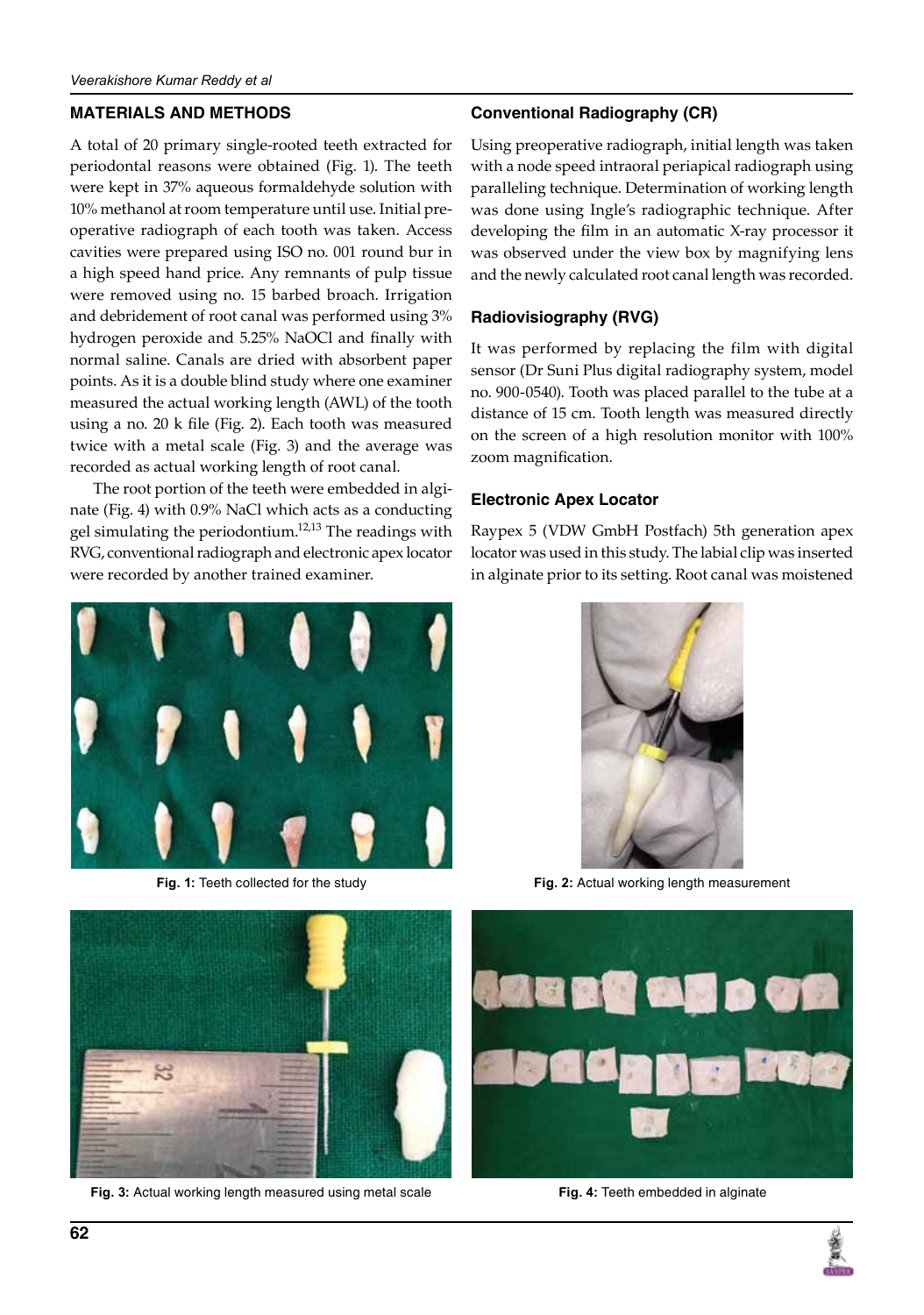*Comparison of the Accuracy of Apex Locators with Conventional Techniques in determining the Root Canal Length*



**Fig. 5:** K-file is clamped to the file clip and is inserted into the root canal

with 1% NaOCl. K-file is clamped to the file clip and is inserted into the root canal (Fig. 5). The position of the file can be read on the display. The file movement along the apical region is accompanied by audio signals which increase in frequency the deeper the file advances. As soon as its tip reaches the apical foramen, constant beep will sound and red segment appears on the display. If the readings are stable, the silicone stop was placed at the coronal reference and the electronic root canal length was measured using an endodontic ruler.

The measurements obtained with conventional radiography and EAL was compared to the actual working length.

## **Statistical analysis**

Data were summarized and the mean reading was calculated for each technique. The paired t-test was used to test the significance of difference of means between each technique and actual canal length.

## **Results**

Mean reading that was obtained with RVG is 13.68. IOPAR gave a mean reading of 13.45 and Raypex 5 resulted in a mean of 13.03. These readings are presented in Table 1 and Graph 1.

The difference of the mean values of each technique from the mean value of AWL (13.58) are not statistically

| <b>Table 1:</b> Mean values of working length determined by |  |
|-------------------------------------------------------------|--|
| four techniques                                             |  |

|            | Ν  | Mean  | Std.<br>deviation | f-value | p-value |
|------------|----|-------|-------------------|---------|---------|
| <b>AWL</b> | 20 | 13.58 | 1.641             | 0.628   | 0.599   |
| Raypex 5   | 20 | 13.03 | 1.923             |         |         |
| <b>RVG</b> | 20 | 13.68 | 1.407             |         |         |
| CR.        | 20 | 13.45 | 1.432             |         |         |
| Total      | 80 | 13.43 | 1.602             |         |         |
|            |    |       |                   |         |         |

*Journal of Contemporary Dentistry, May-August 2015;5(2):61-64* **63**



**Graph 1:** Mean values of working length in graph

significant  $(p > 0.5)$  indicating the similarity of mean values of all the techniques to the actual canal length.

## **Discussion**

Various technical aspects like quality of equipment in the clinic and time taken in obtaining a radiograph and good chairside assistance all play a major role in faster completion of the treatment.

Digital radiography has benefits in pediatric endodontics. It can be able to enhance the contrast and brightness of the image and magnify the apical zone. It can be stored and can be transmitted. Other advantage is patient education, elimination of chemical usage and decreased exposure time. But, the major disadvantage with digital radiography is difficult to place the rigid sensor in a child's mouth and it may cause gag and patient may become uncooperative. Mariane ES et al $14$  compared digital and conventional radiography and concluded that both provided similar tooth measurements and were equivalent to actual working length, which validates both techniques for endodontic image acquisition in primary teeth.

In recent years, EAL is developed for determining root canal length with minimum patient discomfort. It is also helpful to overcome the shortcomings of radiographic examination in teeth with resorption.<sup>15</sup> Moreover, the new generation of frequency dependant apex locators is based on electrical principles that can direct narrowest diameter of canal. It can detect the root canal even in the presence of moisture and other conductive fluids. It is also useful in children who gag during radiography.

Raypex 5 is a 5th generation apex locator which shows five basic advantages, such as reliability accurateness, user friendliness, patient friendliness and safety.<sup>16</sup>

The results of the present study confirm that no significant difference found between the primary root canal working lengths obtained with RVG, conventional